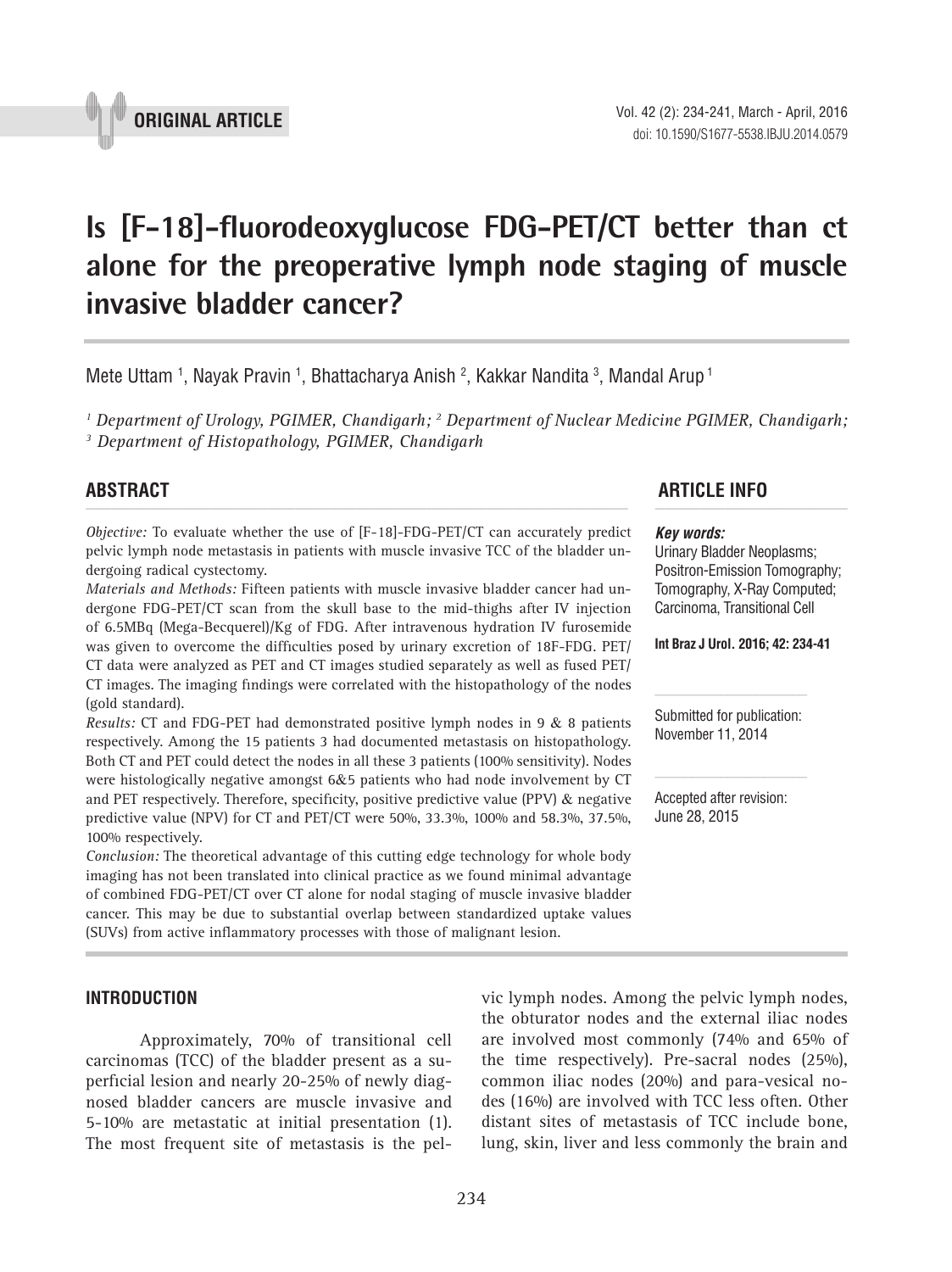meninges. Few patients with distant metastases survive 5 years. Clearly, the identification of metastases affects the decision-making process for tumor thought to be locally invasive (1).

Radical cystectomy is the standard surgical treatment for muscle invasive urinary bladder cancer. In patients undergoing cystectomy, nodal tumor burden with pathologic evidence of lymph node metastasis is a major prognostic variable (2). Therefore, the accuracy of lymph nodal staging is crucial since treatment options differ significantly according to stage. Lymph node staging is a challenge. With the imaging technologies growing fast 18F-FDG PET has gained popularity because it not only identifies the tumour site but also determines the metabolic activity of metastatic cell and hence determines either regional or distant metastasis. Whereas CT scanning has the limitations that it can only describe the size of the lymph nodes, PET/CT identifies the metastasis in those lymph nodes, which otherwise can be a simple reactive hyperplasia. Therefore, it sounds reasonable to try this technology to improve detection of lymph node metastasis in muscle invasive transitional cell carcinoma of urinary bladder.

The reported accuracy of CT/MRI for nodal staging ranges from 70-90% with false negative rates of 25%-40%. In a study by Stojovska-Jovanovska et al. (3), it was found that primary tumor staging was correct in 55.6% with CT, 56.7% with conventional MRI and in 86.7% with dynamic MRI meaning that none of these modalities are 100% accurate. Therefore, there is a need for alternative functional imaging modality like PET/CT. PET is the newer modality of investigation, which can be used to detect the primary tumor and its metastatic lesion, which have high metabolic activity where FDG is picked up by the hypermetabolic cells (4-7). The current study was designed to determine whether PET/CT can accurately detect nodal metastasis, which were later confirmed by histopathology, the gold standard for nodal metastasis.

# **MATERIALS AND METHODS**

A total of fifteen patients with muscle invasive TCC of the urinary bladder undergoing radical cystectomy were included during the study period between August 2009 and October 2010. Radical cystectomy was performed by the same surgeon who was blinded to the PET-CT result. Informed consent was obtained from them to take part in the study. Patients with distant metastasis, high blood sugar level (>150mg%), patients who had urinary tract infection, patients who received chemotherapy and radiotherapy, who underwent partial cystectomy or diagnosed to have acute cystitis (CRP>1mg%) were excluded from the study. Patients with positive urine culture were treated with appropriate antibiotics and were included once repeat urine culture had become sterile. History, clinical examination, laboratory tests and cystoscopy findings were recorded. All patients had undergone radical cystectomy with lymph node dissection.

#### **FDG-PET Imaging**

Patients were subjected to whole body PET- -CT with dedicated BGO PET-CT scanner, at the department of Nuclear Medicine. All patients were asked to fast for 6-8 hours prior to the scan, blood sugar level was measured for all patients. After confirming acceptable blood sugar level (mean of 110.5mg/dL), 6.5MBq/kg of 18F-FDG was administered. In addition to oral contrast mixed with water, intravenous contrast was also administered via 18G venflon 500mL normal saline was started and 20mg of furosemide was given to all patients 10- 15min after FDG injection. This was performed in order to avoid accumulation of FDG metabolite in the urinary bladder causing difficulty in analysis of lymph nodes. Patients were asked to void frequently and were made to wait in the dark room for almost one hour after injection of FDG. Following this, patients were subjected to scanning from head to middle of the thigh. The image reconstruction was done with inbuilt matrix system using reconstruction algorithm.

All patients demonstrated high level of tracer activity in urinary bladder when standard PET/ CT images were taken immediately after FDG injection, which obscured the adequate visualization of the tumor. Delayed images were taken after intravenous hydration and furosemide injection to clear the bladder, which reduced the bladder activity to background level.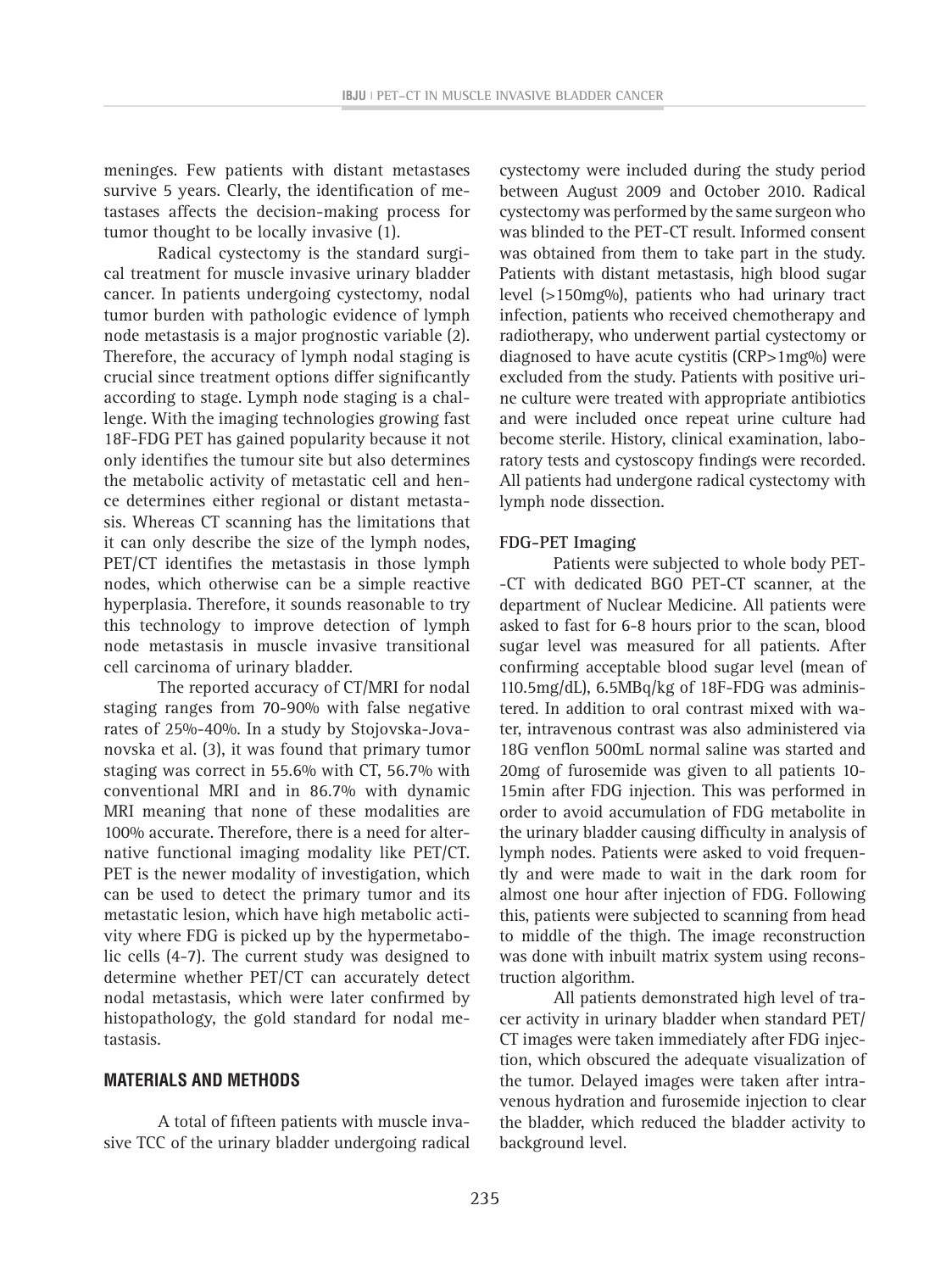# **PET Data Analysis**

The PET images were reviewed on high resolution display monitor in sagital, coronal and transverse sections by physicians of the nuclear medicine department who had an experience of more than five years in this field of nuclear medicine. The observers were blinded to the prior diagnostic work up data. Nodes greater than one centimetre on CT and SUVmax more than 2.5 were considered positive on CT and PET respectively. For assessment of accuracy of staging all imaging data were compared to the gold standard, which was histopathology.

#### **Specimen Extraction, Labelling And Transport**

All patients were operated by the same surgeon. Urinary bladder and regional lymph node specimen were packed in formalin containing packets separately labeled. Histopathological examination was done by the same pathologist who was also blinded to the imaging result.

# **Correlation of imaging tests and pathological results**

Any patient who had positive pelvic nodes on CT and or PET found to have histologically positive nodes was considered as true positive. Any patient who had positive node on imaging but negative on histopathology was labelled as false positive for nodal staging. Positivity was considered for a given patient with any number of nodes positive on histology. Therefore for final statistical analysis any patient found to have either single node or multiple node positive on histology were considered gold standard positive.

# **Statistical analysis**

The sensitivity, specificity, positive predictive value and negative predictive value were calculated using standard definition.

# **RESULTS**

Age of our patients ranged from 34 to 67 years, with mean age of 53.4 years. Out of 15 patients, 14 were men (93.3%). Twelve patients (60%) were smokers. None of them was diabetic.

All of them had muscle invasive TCC on histological examination of TURBT specimens. All the patients had undergone open radical cystectomy and standard lymphadenectomy. A total of 150 pelvic lymph nodes from 15 patients were removed out of which 68 nodes were from patients who had positive nodes on PET-CT.

#### **Analysis of CT and Lymph Nodes Examination**

In all the 15 patients CT detected the primary lesion as it enhanced after giving contrast because of its vascularity (Figure-1). Five patients showed perivesical stranding or loss of fat planes around the urinary bladder and on final histopathology only one patient showed involvement of the serosa of the bladder and surrounding tissues.

Nine patients showed enlarged regional lymph node on CT scan suggestive of metastasis (Figure-2). The result of CT was compared with

**Figure 1 - CT showing enhancing soft tissue lesion in the urinary bladder suggesting neoplastic lesion.**



the gold standard of the lymph nodes obtained from the radical-cystectomy specimen of the same patients. However, only 3 out of the 9 patients actually had metastasis in the lymph nodes as evidenced on histopathology (Figure-3). The other patients (n=6) showed reactive lymph node hyperplasia. Sensitivity, specificity, positive predictive value and negative predictive value of CT alone was 100%, 50%, 33.5% and 100% (Tables 1 and 2).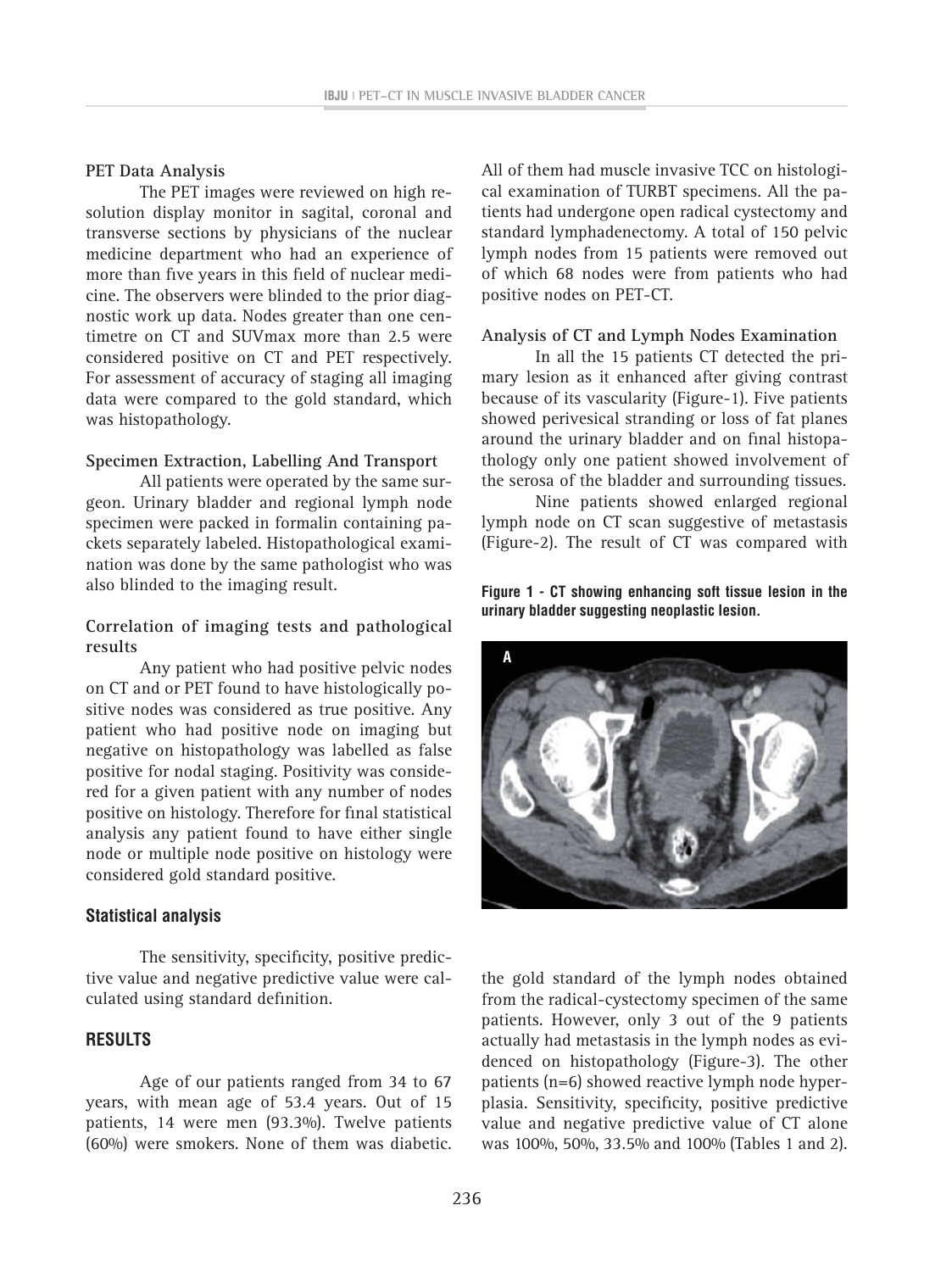|                         |                 | Histopathology of Lymph Nodes |                        |                       |
|-------------------------|-----------------|-------------------------------|------------------------|-----------------------|
|                         |                 | Gold standard Positive        | Gold standard Negative | wqw                   |
| $\mathbb{C} \mathbb{T}$ | <b>Positive</b> | $TP = 3$                      |                        | $\rightarrow$ PPV     |
|                         |                 |                               | $FP = 6$               | $= TP / (TP + FP)$    |
|                         |                 |                               |                        | $= 3 / (3 + 6) = 3/9$ |
|                         |                 |                               |                        | $= 33.3%$             |
|                         |                 | $FN = 0$                      | $TN = 6$               | $\rightarrow$ NPV     |
|                         | <b>Negative</b> |                               |                        | $= TN / (FN + TN)$    |
|                         |                 |                               |                        | $= 6 / (0 + 6) = 6/6$ |
|                         |                 |                               |                        | 100%                  |
|                         |                 | $\downarrow$                  | $\downarrow$           |                       |
|                         |                 | Sensitivity                   | Specificity            |                       |
|                         |                 | $= TP / (TP + FN)$            | $= TN / (FP + TN)$     |                       |
|                         |                 | $= 3 / (3 + 0) = 3/3$         | $= 6/(6 + 6) = 6/12$   |                       |
|                         |                 | 100%                          | $=50%$                 |                       |
|                         | <b>Positive</b> | $TP = 3$                      | $FP = 5$               | $\rightarrow$ PPV     |
|                         |                 |                               |                        | $= TP / (TP + FP)$    |
|                         |                 |                               |                        | $= 3/(3 + 5) = 3/8$   |
| PET-CT                  |                 |                               |                        |                       |
|                         | <b>Negative</b> | $FN = 0$                      |                        | $\rightarrow$ NPV     |
|                         |                 |                               | $TN = 7$               | $= TN / (FN + N)$     |
|                         |                 |                               |                        | $= 7 / (0 + 7) = 7/7$ |
|                         |                 |                               |                        | 100%                  |
|                         |                 | $\downarrow$                  | $\downarrow$           |                       |
|                         |                 | Sensitivity                   | Specificity            |                       |
|                         |                 | $= TP / (TP + FN)$            | $= TN / (FP + TN)$     |                       |
|                         |                 | $= 3/(3 + 0) = 3/3$           | $= 7/(5+7) = 7/12$     |                       |
|                         |                 | 100%                          | $= 58.3%$              |                       |

#### **Table 1 - CT and PET-CT accuracy for lymph nodes.**

**TP =** true positive; **TN =** true negative; **FP =** false positive; **FN =** false negative; **PPV =** positive predictive value; **NPV =** negative predictive value; **PET =** positron emission tomography; **CT =** computed tomography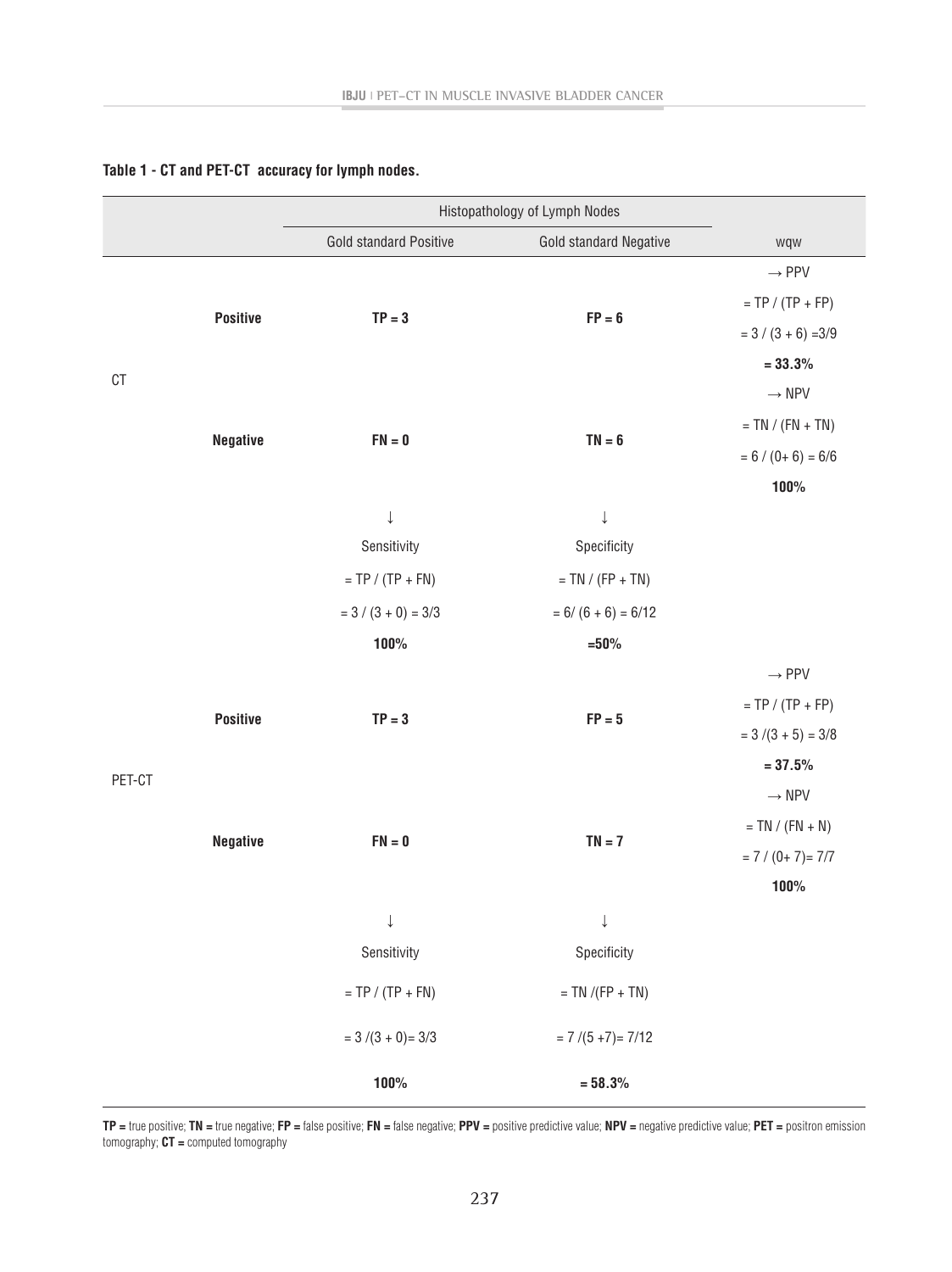| Parameters (%) | PET/CT | <b>CT</b> |
|----------------|--------|-----------|
| Sensitivity    | 100    | 100       |
| Specificity    | 58.3   | 50.0      |
| PPV            | 37.5   | 33.5      |
| <b>NPV</b>     | 100    | 100       |

**Table 2 = Comparison of PET/CT versus CT in terms of nodal detection.**

**Figure 2 - CT showing enlarged lymph node in the pelvis.**



**Analysis of PET/CT and Lymph Nodes Examination**

In all 15 patients PET/CT detected hypermetabolic lesion in the urinary bladder suggesting

#### **Figure 3 - Histopathology showing lymph node metastasis H&E X 20.**



the primary tumour which was clearly visualized after diuresis with furosemide (Figure-4).

Eight patients showed high FDG uptake by the regional lymph nodes suggestive of metastasis. PET along with the CT differentiation was used to find out the site of the positive lymph node. The result of PET/CT was compared with the gold standard, which was histopathology. Among the 8 patients with positive lymph nodes on PET/CT (Figure-5), only 3 had metastasis, and 5 patients showed reactive lymph node hyperplasia. Sensitivity, specificity, positive predictive valve and negative predictive value was 100%, 58.3%, 37.5% and 100%, respectively (Tables 1 and 2).

# **DISCUSSION**

Muscle invasive urinary bladder tumor is best treated by radical cystectomy which is a high complex procedure. Majority of these patients are elderly with comorbidities and will be subjected to increased risk of procedure related complica-

**Figure 4 - High FDG uptake is seen in soft tissue mass in the bladder suggestive of primary lesion.**

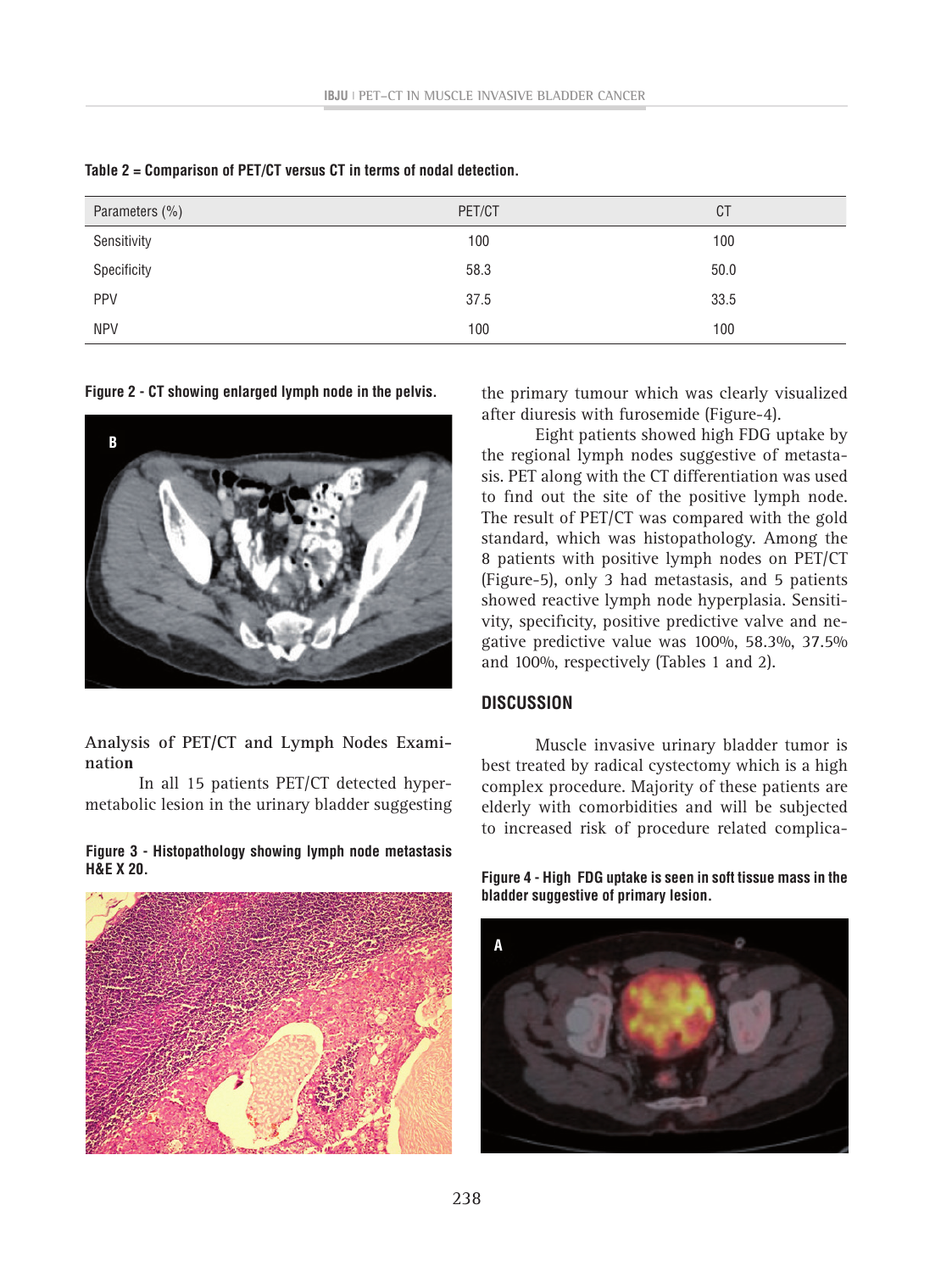tions. Cystectomy in the presence of nodal disease is controversial. Extent of lymph node dissection and number of nodes retrieved have important impact on outcome in patients with muscle invasive bladder cancer (8-10). During cystectomy more meticulous and extended node dissection improves disease specific survival (11, 12). Therefore, accurate staging of lymph nodes can avoid unnecessary radical cystectomy. However, the fact remains that the most accurate method to stage regional lymph nodes remains regional lymph node dissection. Regional lymph node dissection is usually performed at the time of radical cystectomy at a single operative setting.

CT scan detects only enlarged lymph nodes. Most of the time these are reported on histopathology as reactive lymph node hyperplasia. Therefore, it is not justified to discard the morbid yet curative procedure like radical cystectomy on the basis of traditional CT findings alone. Many of these patients will be under-treated if we deny the gold standard treatment leading to reduced disease specific survival. There is still a significant amount of "mis- -staging" (40%) of bladder tumor with MRI. Future advances in MRI, including endorectal coil, enhancement and dynamic contrast imaging may make it more accurate, but they have still not been validated.

The role of PET scanning has also been investigated for use in invasive TCC (Table-3). PET provides images of physiological and metabolic processes. A limitation of PET is the lack of an anatomical reference frame. The combined PET/CT device offers optional fusion of images, which allows the localization of functional findings detected by PET in morphological structures as shown by CT during imaging procedure. FDG, the most commonly used radiopharmaceutical for PET, is unsuitable for evaluation of bladder cancer due to intense accumulation in the urine (13-17). More specific tracers like (11) carbon labeled choline, which are not excreted in the urine fared equally in terms of nodal staging.

Ahlstrom et al. (17) had compared (18) FDG PET with (11) C-methionine PET and found it suitable for detecting primary tumour but it was not superior. Heicappell et al. (18) reported that in a case series of 8 patients, 3 had metastatic lymph nodes out of which 2 patients showed uptake by PET with a sensitivity of 66.7%.

In our study, the sensitivity was 100% but the specificity was as low as 58.3%. This low specificity is the major concern for its routine use in clinical practice. In the current study CT alone was equally sensitive (100%) as PET/CT. However, it also lacks high specificity in terms of node detec-

**Figure 5 - PET / CT showing moderate FDG uptake in left internal iliac nodes (arrow).** 



| Authors                  | <b>PET Tracer</b> | Number of pts | Sensitivity | Specificity |
|--------------------------|-------------------|---------------|-------------|-------------|
| Drieskens et al. (19)    | 18F-FDG           | 55            | 60          | 88          |
| Goodfellow H et al. (22) | 18F-FDG           | 233           | 69          | 95          |
| Liu et al. $(23)$        | 18F-FDG           | 46            | 76.9        | 97.1        |
| Li et al. (24)           | 18F-FDG           | 73            | 75          |             |
| Gofrit et al. (25)       | 11C-choline       | 18            | 100         |             |
| Picchio M et al. (26)    | 11C-choline       | 27            | 62          |             |
| Current study            | 18F-FDG           | 15            | 100         | 58.3        |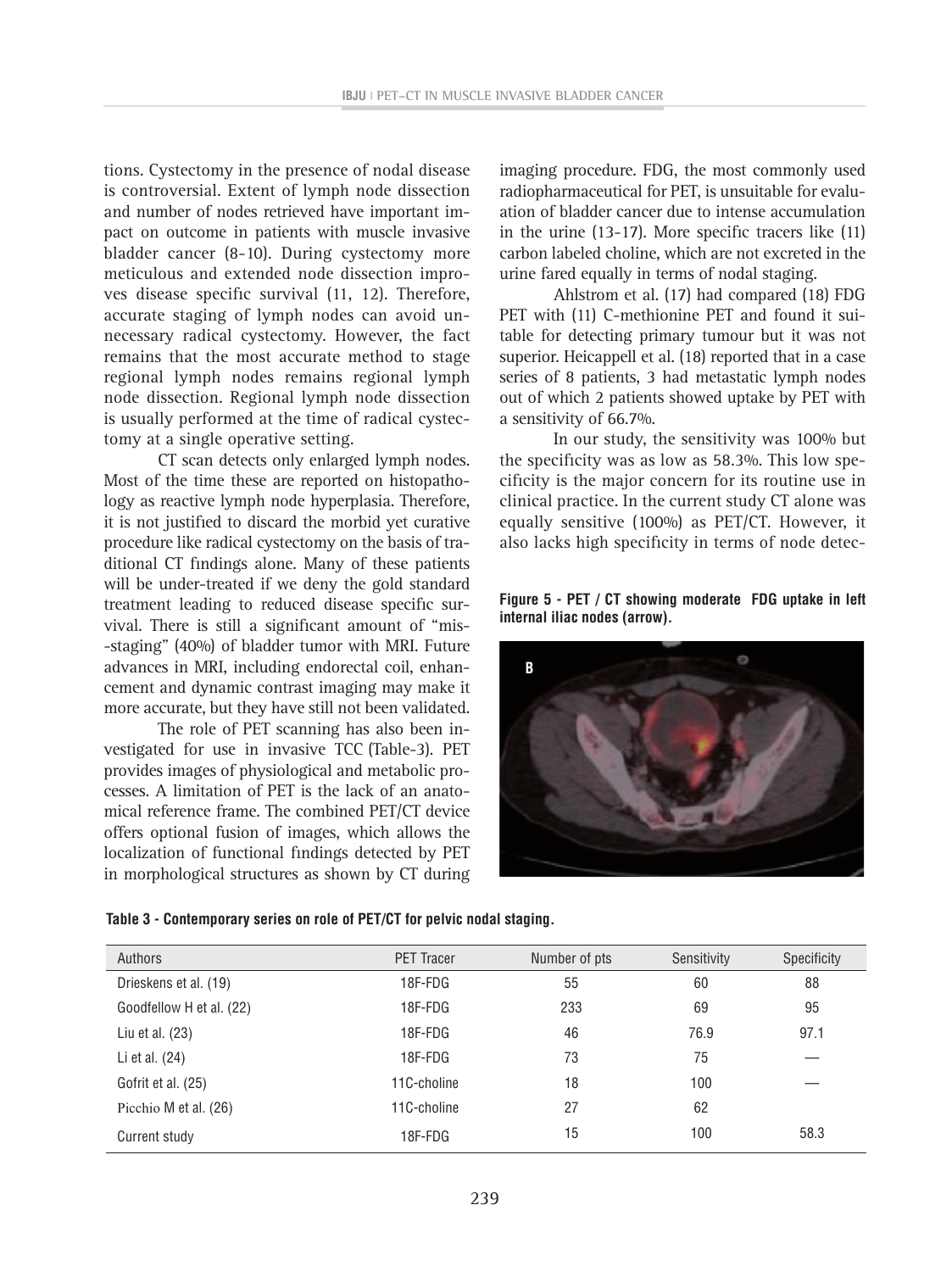tion. The only noticeable thing was the negative predictive value which was 100%. That means if a patient has no detectable nodes on CT it will be unlikely to find histologically positive nodes. But the major concern for the physician is for the patients with positive nodes where one has to decide whether to go ahead with complex surgery like radical cystectomy or not. The current study reveals that PET/ CT is no better than CT alone for nodal staging. Similar findings had been discussed by Greet Swinnen et al. (13). Their study involved 51 patients, 13 patients had histologically proven nodal metastasis out of which only six patients had demonstrated increased uptake on PET-CT. For the remaining seven patients PET-CT could not diagnose the nodes. The authors related that accuracy, sensitivity, and specificity of FDG-PET/CT for the diagnosis of node positive disease were 84%, 46%, and 97%, respectively. When analysing the results of CT alone, it was observed accuracy of 80%, sensitivity of 46%, and specificity of 92%. The authors found no advantage for combined FDG-PET/CT over CT alone for lymph node staging of invasive bladder cancer or recurrent high-risk superficial disease. In that study the sample size was large and hence more lymph node positive patients were involved, when compared to our study. We had only three patients with metastatic involvement of lymph nodes which was detected by PET/CT hence sensitivity was high.

On the contrary, Drieskens et al. (19) in their series of 55 patients found a sensitivity of 60% and specificity of 88% and they concluded that PET/CT has an advantage over CT in detecting distant lymph nodes. Most investigators feel that the use of FDG-PET has a limited utility for diagnosis and monitoring of urological tumors due to the erratic uptake of the isotope (20, 21). Goodfellow et al. (22) reported that sensitivity and specificity of the CT scans for pelvic LN involvement were 45% and 98%, respectively (N=93).

The small sample size was the main limitation of our study, which can explain the 100% sensitivity observed. Another major limitation of this study was the number of lymph nodes retrieved during surgery. We have dissected an average of 10 lymph nodes per patient. In 8 patients who had PET/CT positive for lymph nodes, 68 nodes were examined on histology, with an average of 8.4 lymph nodes per patient, which is a bit low for accurately identifying all the metastatic lymph nodes as reported by Herr HW et al. (8). These authors concluded that at least 9 lymph nodes should be studied to define nodal status accurately.

In order to overcome the limitations of FDG PET-CT, Li H et al. (24) had used dual-phase (18) F- -FDG PET/CT with oral diuretics and achieved the detection rate of 75.0% (6/8) for lymph nodes. Gofrit et al. (25) noticed uptake of (11) C-choline in lymph nodes as small as 5mm (standardized uptake value  $3.8\pm1.4$ ). [Picchio](http://www.ncbi.nlm.nih.gov/pubmed?term=Picchio M%5BAuthor%5D&cauthor=true&cauthor_uid=16741302) M et al. (26) compared CT with (11) C-choline PET amongst 27 patients. Sensitivity for lymph node involvement was 50% by CT and 62% by (11) C-choline PET. The authors concluded that (11) C-choline PET is superior to CT for nodal staging. However, it is obvious that majority of studies confirm that PET-CT with FDG or choline has limited advantage over conventional CT in staging lymph nodes in patients with bladder carcinoma. The current study confirms this point of view.

#### **CONCLUSIONS**

CT detects only enlarged lymph nodes but it tells nothing about the nature of the nodes in terms of presence or absence of metastasis. Theoretically, PET/CT could detect the lymph nodes harbouring metastasis correctly. This study reveals the sensitivity of PET/CT for detection of primary lesion is 100% but in terms of nodal staging its accuracy is low. Therefore, at this stage we cannot say that PET/CT is a better imaging technique compared to CT, to detect malignant lymph nodal involvement. In addition, PET/CT is time consuming, costly and not accessible at every centre. Therefore at the moment we cannot recommend that PET/CT should be an essential tool for the urologist managing invasive bladder cancer.

#### **CONFLICT OF INTEREST**

None declared.

#### **REFERENCES**

1. Messing EM. Urothelial tumors of the bladder. In: Wein AJ, Kavoussi LR, Novick AC, Partin AW, Peters CA, editors. Campbell-Walsh Urology, 9<sup>th</sup> ed. Philadelphia: Saunders Elsevier. 2007;2407-2446.